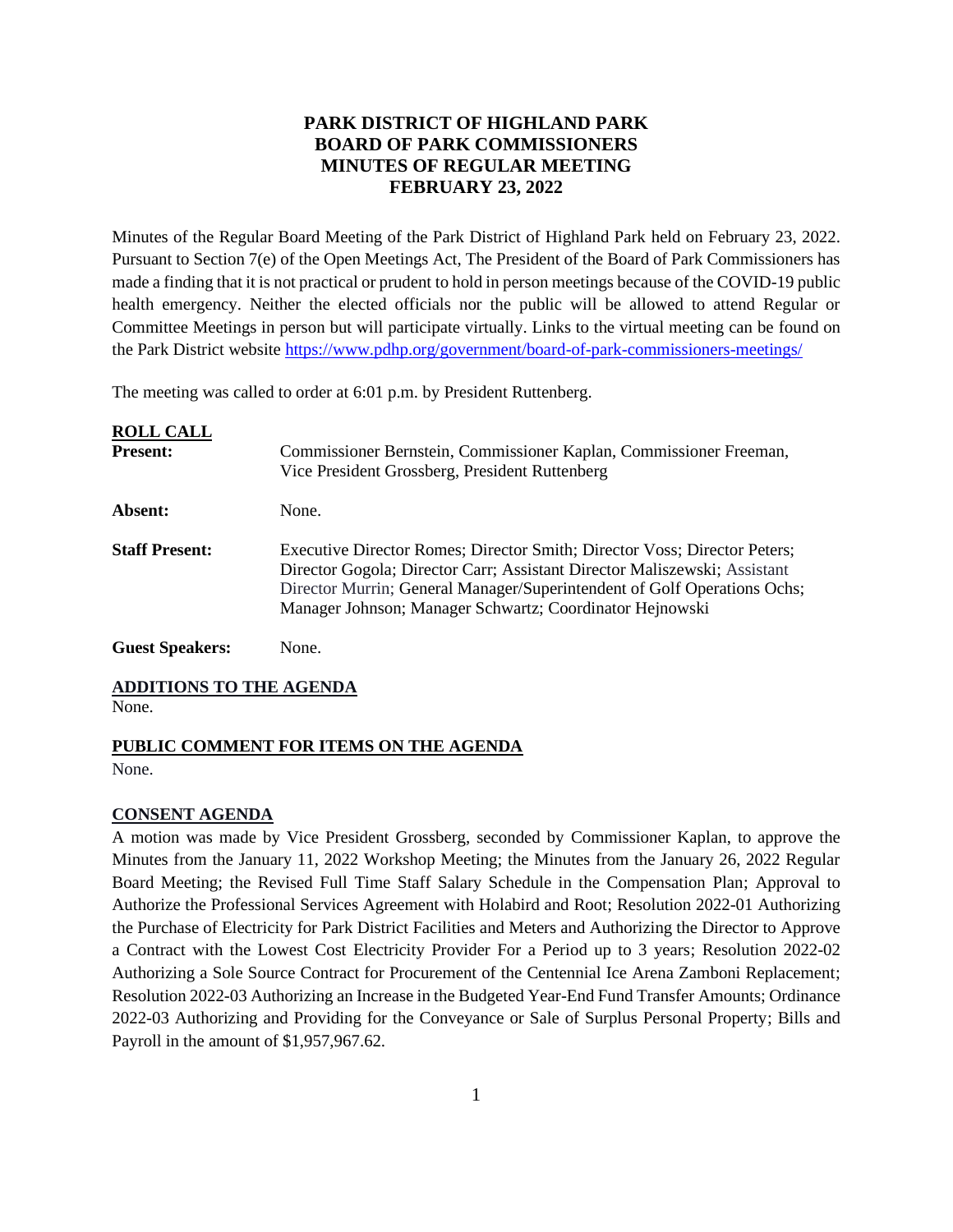#### **Roll Call:**

| Commissioner Bernstein, Commissioner Kaplan, Commissioner Freeman, |
|--------------------------------------------------------------------|
|                                                                    |
|                                                                    |
|                                                                    |
|                                                                    |

#### **Motion Carried**

## **FINANCIAL FORECASTS AND TREASURER'S REPORT**

## *Operations (General and Recreation Funds) Budget vs. Actual*

Director Peters reported that actual revenue surpassed the budgeted amount by \$375,869. Concurrently, actual expenses were \$20,583 less than budgeted. Overall, the Park District had a \$396,452 surplus as of January 31, 2022. When compared to the three-year average, the Park District has a \$456,780 surplus.

## *Conclusion*

As of January 31, 2022, West Ridge Center has a \$97,000 surplus due to child enrichment programs, Centennial Ice Arena has a \$60,000 surplus due to skating school and gymnastics programming as each had over 100 participants, and Athletics has an \$18,000 surplus due to travel baseball and basketball for grades 3 and 4 having more enrollment. Lastly, there is a \$21,000 savings in salaries and wages due to open positions. At the end of January, the District is in a very favorable position.

Vice President Grossberg requested Manager Nichols provide a presentation of ParkSchool and recreation programs since these programs are in high demand and helping contribute to the surplus of revenue.

#### **UNFINISHED BUSINESS**

#### **A. 2022 Highland Park Strings Stipend Request**

Director Carr reported that at the December 16, 2021 Park Board Regular Meeting, the Board of Commissioners approved an Agreement with the Highland Park Strings per the District's Affiliate and Sponsored Group Policy. The agreement did not include a financial stipend as in years past but did continue to provide free and reduced facility space and in-kind professional and administrative services.

At the request of the Park Board, Highland Park Strings founder, Larry Block, attended the January 11 Park Board Workshop Meeting to provide a short presentation regarding the organization's history, impact on the community, and request for a \$15,000 financial stipend from the Park District in support of providing services to the community.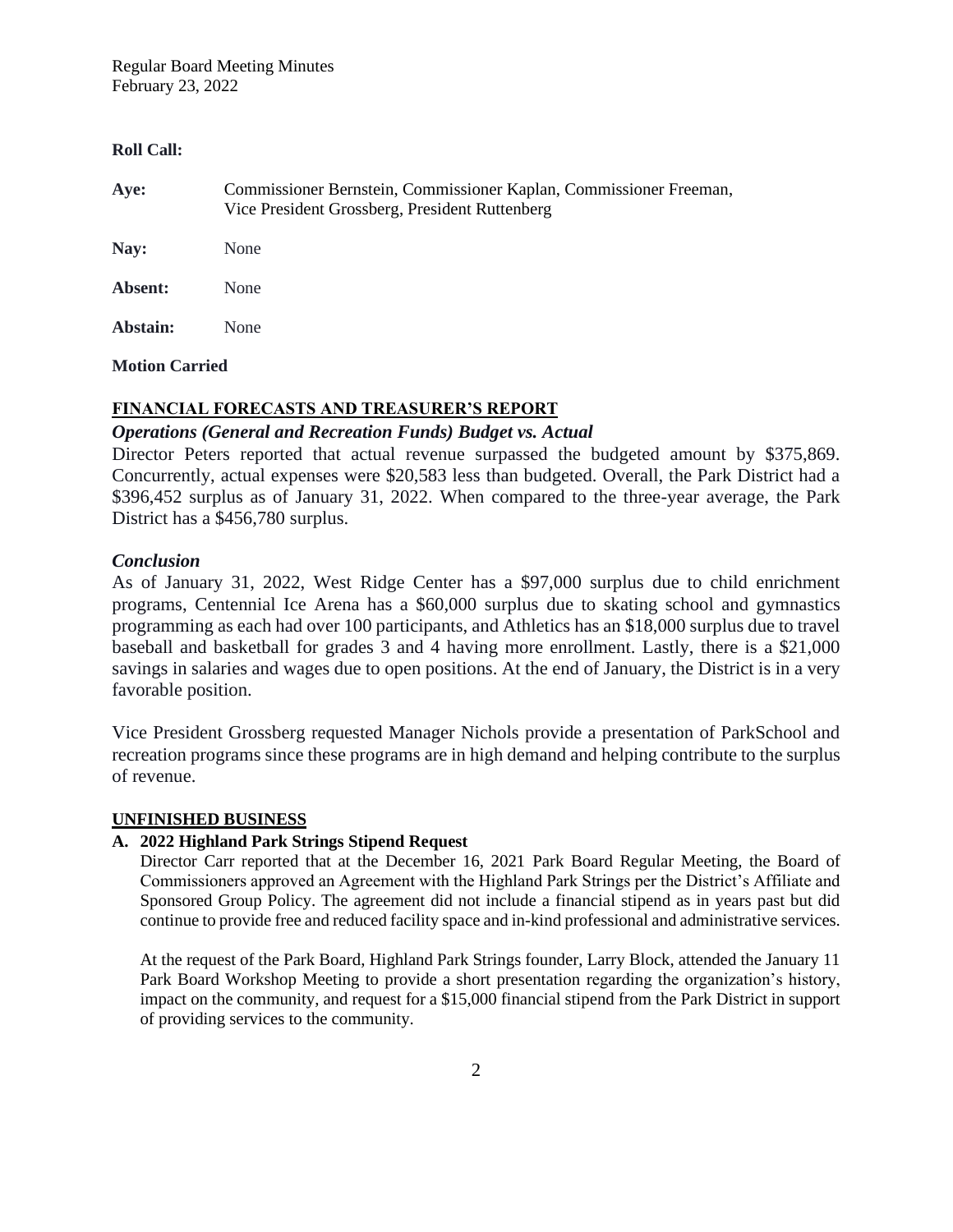He requested that the Park Board of Commissioners consider a Motion to amend the currently approved 2022 Highland Park Strings Agreement to include a financial stipend.

Commissioner Kaplan and Commissioner Freeman are opposed to providing a financial stipend to the Highland Park Strings. They favor other services outlined in the affiliate agreement.

Vice President Grossberg, President Ruttenberg, and Commissioner Bernstein would like to provide a \$10,000 financial stipend for one year.

Vice President Grossberg and President Ruttenberg requested that staff work directly with the Strings during the 2022 year to determine ways to utilize the Park District resources and relationships to help identify funding possibilities and/or help reduce some of the expenses for the Strings. Furthermore, Vice President Grossberg offered his time to help be a liaison this year to assist in the achievement of those goals.

A motion was made by Vice President Grossberg, seconded by Commissioner Bernstein, to approve to amend the 2022 Highland Park Strings Agreement to include a \$10,000 financial stipend for one year.

#### **Roll Call:**

| Aye:                  | Commissioner Bernstein, Vice President Grossberg, President Ruttenberg |  |
|-----------------------|------------------------------------------------------------------------|--|
| Nay:                  | Commissioner Kaplan, Commissioner Freeman                              |  |
| Absent:               | None                                                                   |  |
| Abstain:              | None                                                                   |  |
| <b>Motion Carried</b> |                                                                        |  |

## **NEW BUSINESS**

#### **A. Parks Foundation**

Vice President Grossberg reported that the President of the Foundation noted that the community group surpassed the \$300,000 mark for the lakefront effort and is now approaching \$370,000. Over 600 separate people have provided support for the project.

Vice President Grossberg reported that the Michael Goldman Golf Scholarship has not received any applications for the program this year. Looking for different outreach ways to try to find people to fill slots. Talking about a 2022-2023 strategic plan that echoes the model that is used at the Park District. They are starting elections and appointments to the Board. Creating a calendar and honing down projects that the Foundation wants to tackle, so rather than doing six small projects, two to three larger projects. There is talk about a single-day pickleball tournament or large golf outing but there are financial challenges. Thinking about having a revamped championship banquet but might look at something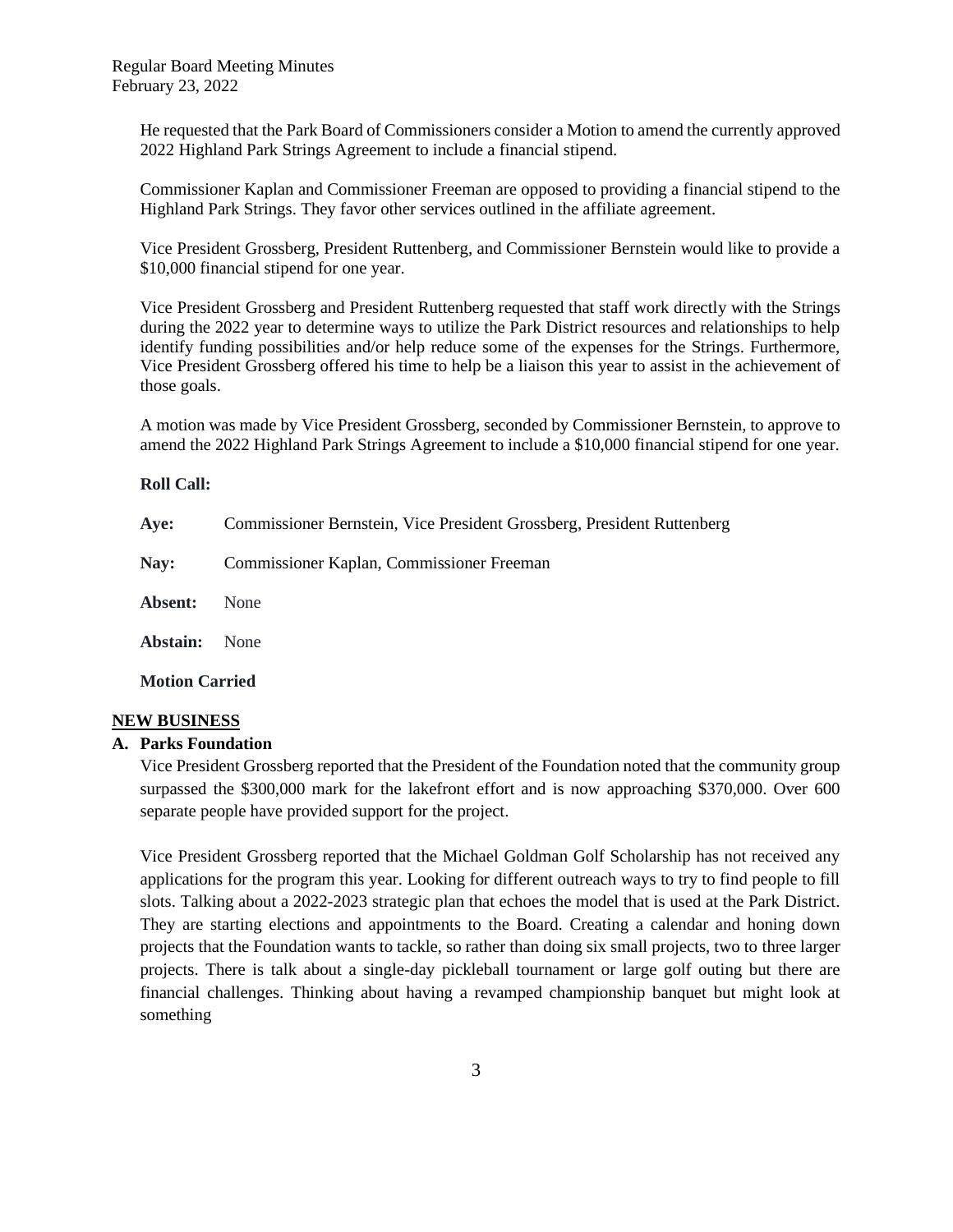different than has been done in the past. Starting to do a major gift strategy to try to get larger donors to contribute this coming year.

Director of Communications Liz Gogola plugged Sunset Woods Park Playground seating area brick sales. Currently are 19 bricks short of the goal of \$25,000. Bricks can be purchased online on the Park District website for \$200.

## **B. Director's Report**

Executive Director Romes reported that Assistant Director Chris Maliszewski and Athletic Director Mike DiVincenzo are leading an effort with a group of parents who are calling themselves the Athletic Boosters and working with Parks Foundation of Highland Park. The group met, along with Commissioner Bernstein and Commissioner Freeman, to talk about a fundraising effort to carry forward some specific projects that are outlined in District's Athletic Field Management Plan. They are an extremely dedicated group of parents, coaches, etc. and are dedicated to fundraising up to \$1 million to do a renovation at Larry Fink Memorial Park with new artificial field turf that can be used for all age groups. Would be one step forward at looking at all of the improvements that are noted in the District's Athletic Field Master Plan.

Executive Director Romes reported that staff tentatively have Thursday, June 2 from 5:00 – 7:00 p.m. reserved for a VIP event for the grand opening of the Preserve of Highland Park followed by a daytime public event on Saturday, June 4.

The Park Board will follow up with Executive Director Romes regarding availability.

Additionally, staff tentatively have Saturday, June 11 reserved for a daytime public event for the grand opening of the Sunset Woods Park Playground.

The Park Board will follow up with Executive Director Romes regarding availability.

Recreation Center has new membership options along with new spin bikes.

As for upcoming meetings, Executive Director Romes reported that there is a Facility and Recreation Committee at 5:00 p.m. on March 9. The Workshop Meeting will immediately follow. There is a Lakefront, Parks, and Natural Areas Committee Meeting at 5:00 p.m. on Wednesday, March 16. The Finance Committee Meeting will immediately follow. There is a Regular Board Meeting on Wednesday, March 30 at 6:00 p.m.

## **C. Board Comments**

None.

# **OPEN TO THE PUBLIC TO ADDRESS THE BOARD**

None.